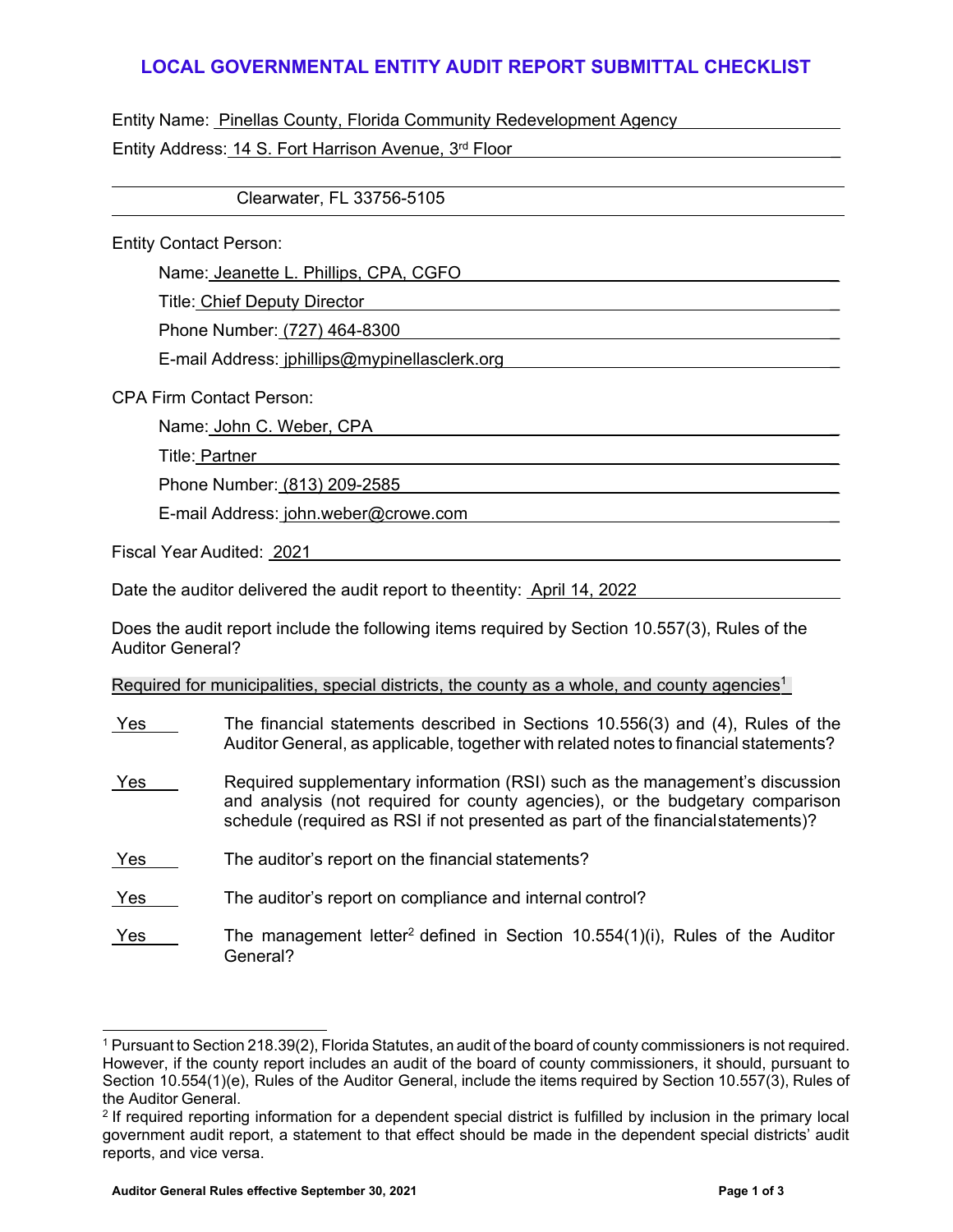- N/A The written statement of explanation or rebuttal, including corrective action to be taken, required by Section 10.558(2), Rules of the Auditor General?
- Yes The auditor's report based on an examination conducted in accordance with *AICPA Professional Standards*, prepared in accordance with AT-C Section 315, promulgated by the American Institute of Certified Public Accountants, regarding the compliance requirements referenced in Section 10.556(10), Rules of the Auditor General?

Required for municipalities, special districts, and the county as a whole

- N/A If applicable, any other auditor's reports, related financial information, and auditee-prepared documents required pursuant to Title 2 U.S. *Code of Federal Regulations* Part 200, *Uniform Administrative Requirements, Cost Principles, and Audit Requirements for Federal Awards* (Uniform Guidance); or other applicable Federal law?
- N/A Any auditor's reports and related financial information required pursuant to the *Florida Single Audit Act* (see Section 10.557(3)(e), Rules of the Auditor General)?
- N/A For any fiscal year in which funds related to the Deepwater Horizon oil spill are received or expended, a schedule of receipts and expenditures of such funds required by Section 10.557(3)(m), Rules of the Auditor General?
- N/A For any fiscal year in which funds related to the Deepwater Horizon oil spill are received or expended, a report that includes an opinion (or disclaimer of opinion) as to whether the schedule of receipts and expenditures of such funds required by Section 10.557(3)(m), Rules of the Auditor General, is presented fairly in all material respects in relation to the financial statements taken as a whole? The report must be prepared in accordance with AICPA Professional Standards, AU-C Section 725, promulgated by the American Institute of Certified Public Accountants (see Section 10.557(3)(f), Rules of the Auditor General)?

In addition to the above, have the following requirements been complied with:

- Yes Are all of the above elements of the audit report included in a *single document*  as required by Section 10.557(3), Rules of the Auditor General?
- Yes Are *one* paper copy and *one* electronic copy of the audit report being submitted as required by Section 10.558(4), Rules of the Auditor General?
- Yes is the audit report being submitted within 45 days after receipt of the audit report from the auditor, but no later than *9 months* after the end of the fiscal year? **NOTE**: There is no provision in law authorizing an extension for filing the audit report.
- Yes Is the electronic copy named using all lower-case letters as follows: [fiscal year] [name of entity].pdf? Counties should include the word "county" in the entity name; however, it is not necessary for municipalities to include "city of," "town of," etc. in the entity name. For example, the converted document for the 2020-21 fiscal year for Alachua County should be named 2021 alachua county.pdf while the converted document for the 2020-21 fiscal year for the City of Alachua should be named 2021 alachua.pdf.
- N/A For entities that have adopted an impact fee by ordinance or resolution, was the affidavit referred to in Section 10.558(1), Rules of the Auditor General, submitted with the audit report if not submitted with the annual financial report?